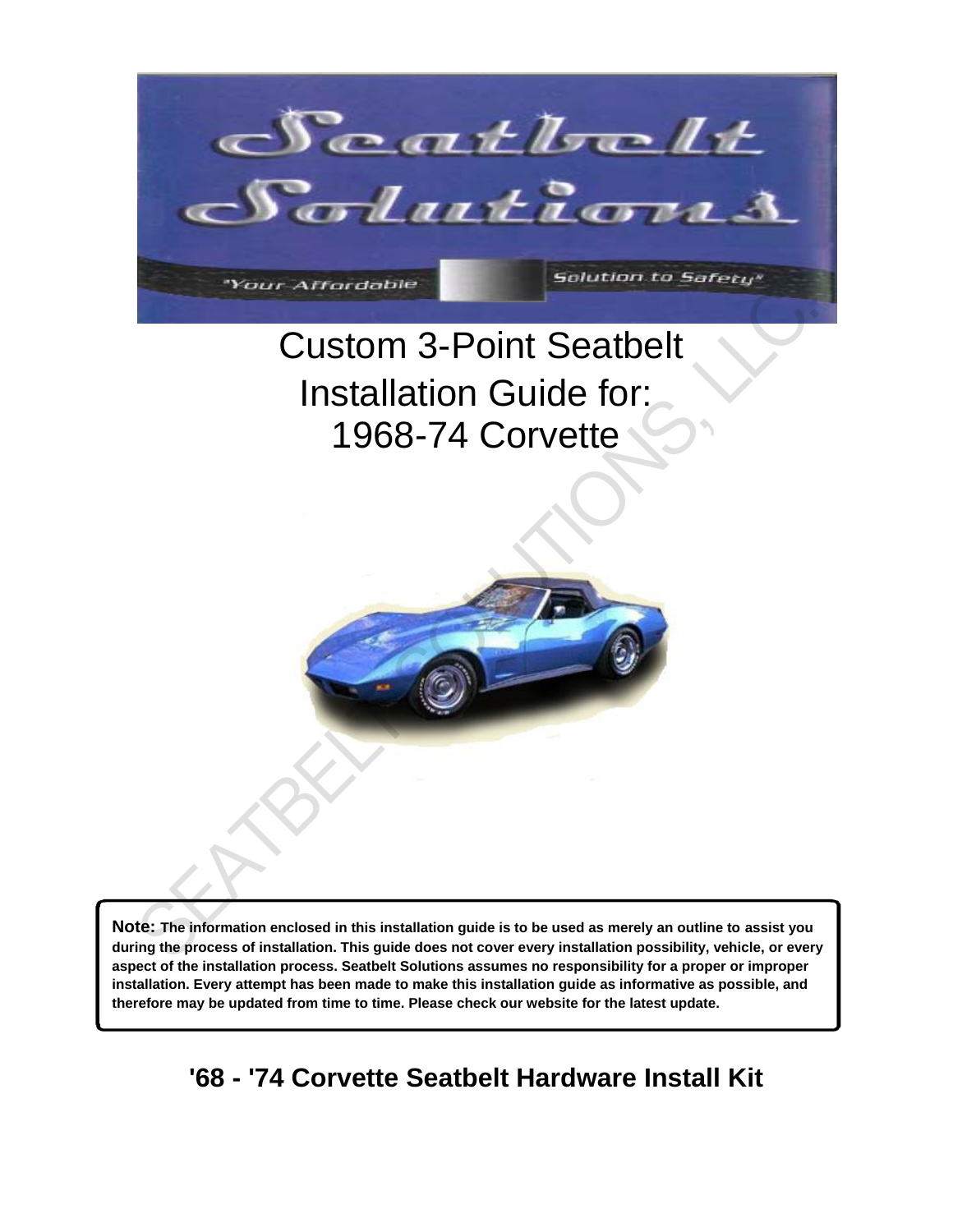

**Note, the installation hardware above has been put together to cover as many variations of the '68-'74 Corvette as possible. In many instances, if your vehicle has existing anchor points installed you may not need some of this hardware. Please look over the installation guide for your type of vehicle, feel free to contact us for any questions you have.**

**Note: The information throughout this guide regarding installation is to be used ONLY as a guideline for installing anchor points in vehicles that are not equipped with anchor points. The installation steps in this manual should be performed by professional installers to ensure that the installation is as safe as possible.**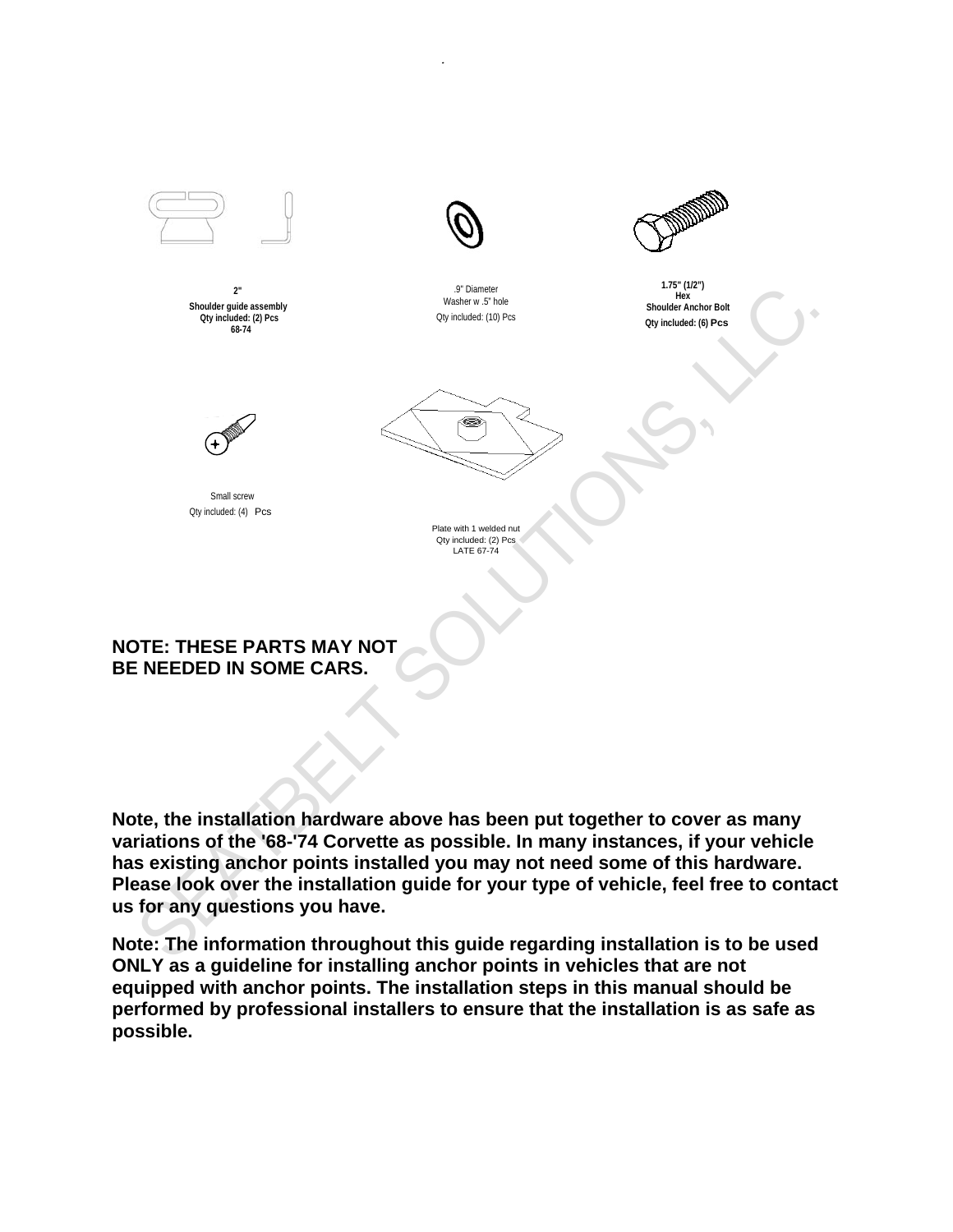**Custom Installation guidelines:**

**Thank you for your purchase of this Seatbelt Solutions seatbelt product. Your Seatbelt product has been rigorously tested to meet or exceed Federal Motor Vehicle Safety Standards (FMVSS) #209, #302.** 

#### **Where to Install Anchor Points:**

**Determine if your installation is a proper fit (no original seatbelts installed) or if you will be replacing existing 2 point belts and can use some of the existing anchor points. (Note: it is important that wherever you can, to use the factory anchor points, if it is determined that you must make your own anchor points, be sure to check behind or below where you will be drilling for adequate clearance for the bolt and reinforcement plate). IMPORTANT: When drilling, be careful to not accidentally drill into fuel lines, exhaust system, gas tank, brake lines, etc. If you have any question that the area you want to anchor to is weak, rusty, or otherwise not suitable, do not use it! The optional hardware kit does include some metal anchors for reinforcement purposes; it would be wise to reinforce an anchor point to insure the safety of you and your passengers.** 

**Front (Driver & Passenger) Installation guide for 68-74 Corvette Coupe and Convertible.** 



**1. Remove original seatbelts. Be sure to save the mounting bolts and other hardware.** 

**Note: The original hardware will be used to mount the new belts.** 

**2.**

**Front (Driver & Passenger) Installation guide for 68-74 Corvette Coupe and Convertible.** 

**2. Using illustration 2 Locate the drill points for the seat belt guide. Once you have determined the drill points mark the holes using the openings in the seatbelt guide. Using a hobby knife or a similar cutting tool make a small hole in the center of the mark you made for the holes in the drill guide. This will help to serve as a guide for the screws. The hole made with the hobby knife should be smaller than the diameter of the screw.** e any question hat me area you want to anchor to is weak, fusty, or otherwise not the mark<br>the propose it the optional hardware kit does include some metal anchors for reinforcement<br>seengers, it would be wise to reinforce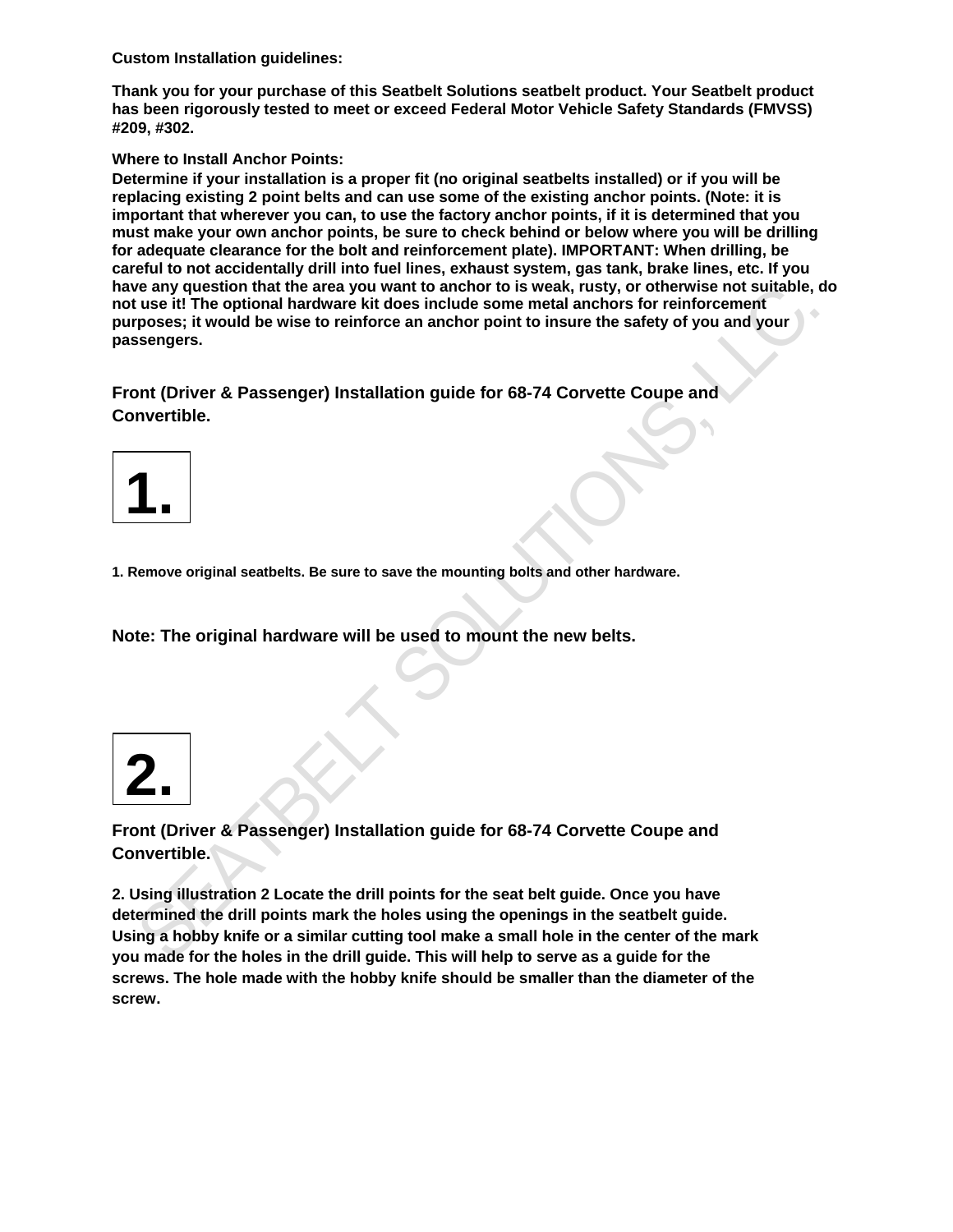## 1968-74 Illustration 2

Approximately 1 1/2" below the curve of the frame is where the top of the shoulder loop bracket needs to be located.

Mark both holes in the bracket.

Use 1/8" drill bit to create pilot holes in frame drilling through seat cover and foam.

Place bracket over holes and install screws provided in hardware kit. Holes in bracket go towards the front of seat. Loop for seatbelt should be towards backside of seat.

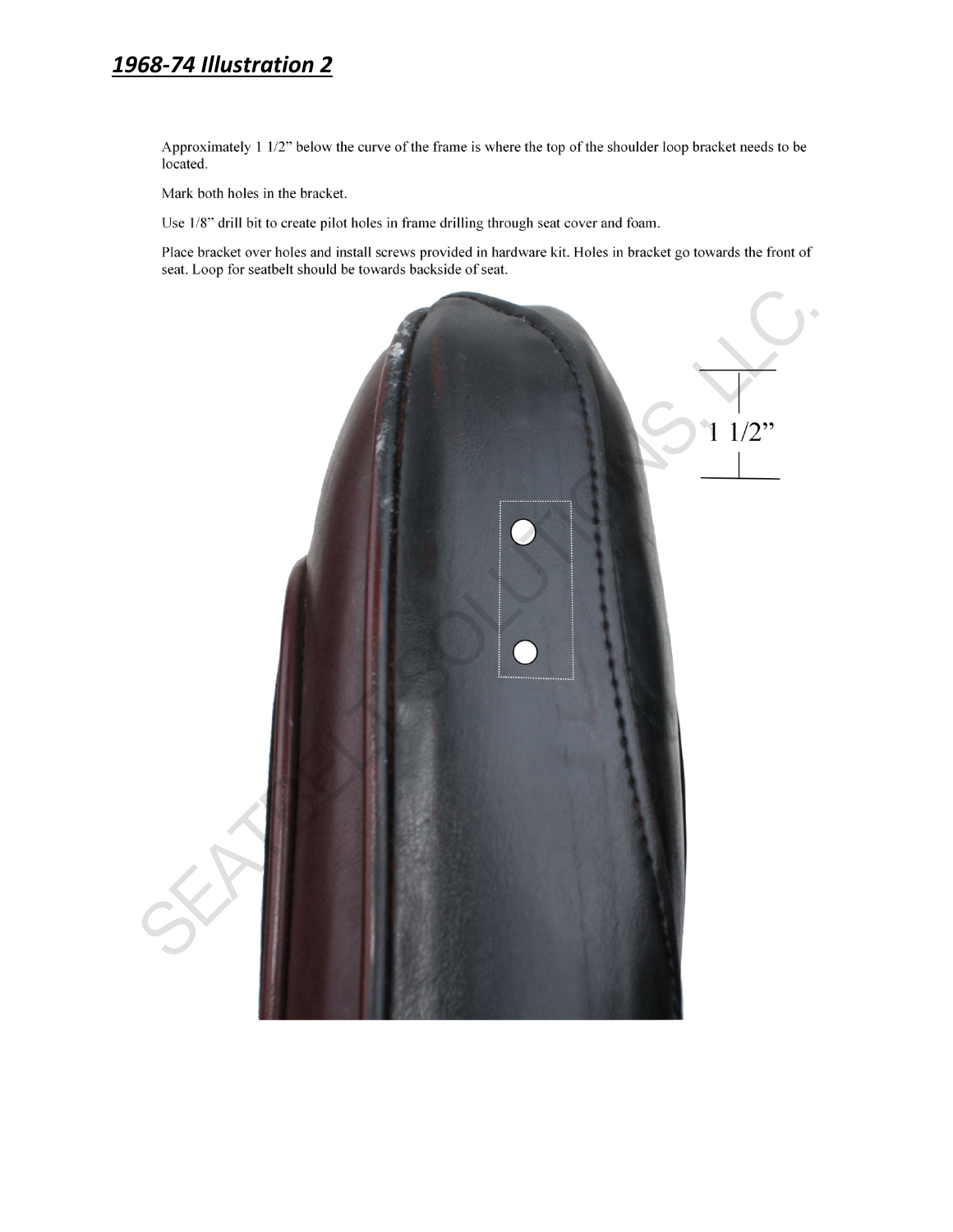# Properly Installed Shoulder Belt Loop



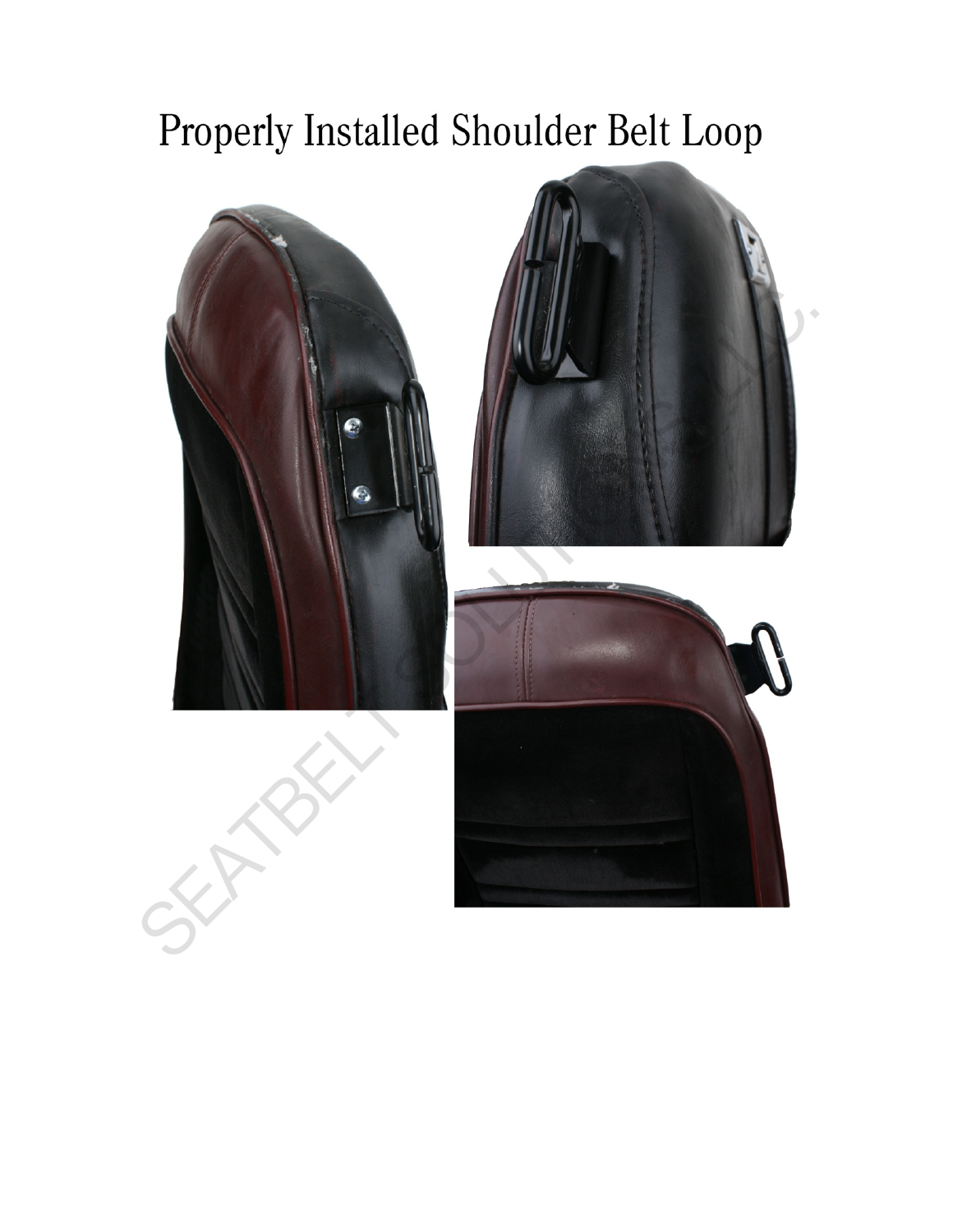

**3. Take the H.D. Steel plate with the welded nut provided and place it as shown in illustration 3A. Take the retractor and with the bolts provided insert the bolt thru the wheel well as shown. Tighten as necessary.** 

**Front (Driver & Passenger) Installation guide for 68-74 Corvette Coupe and**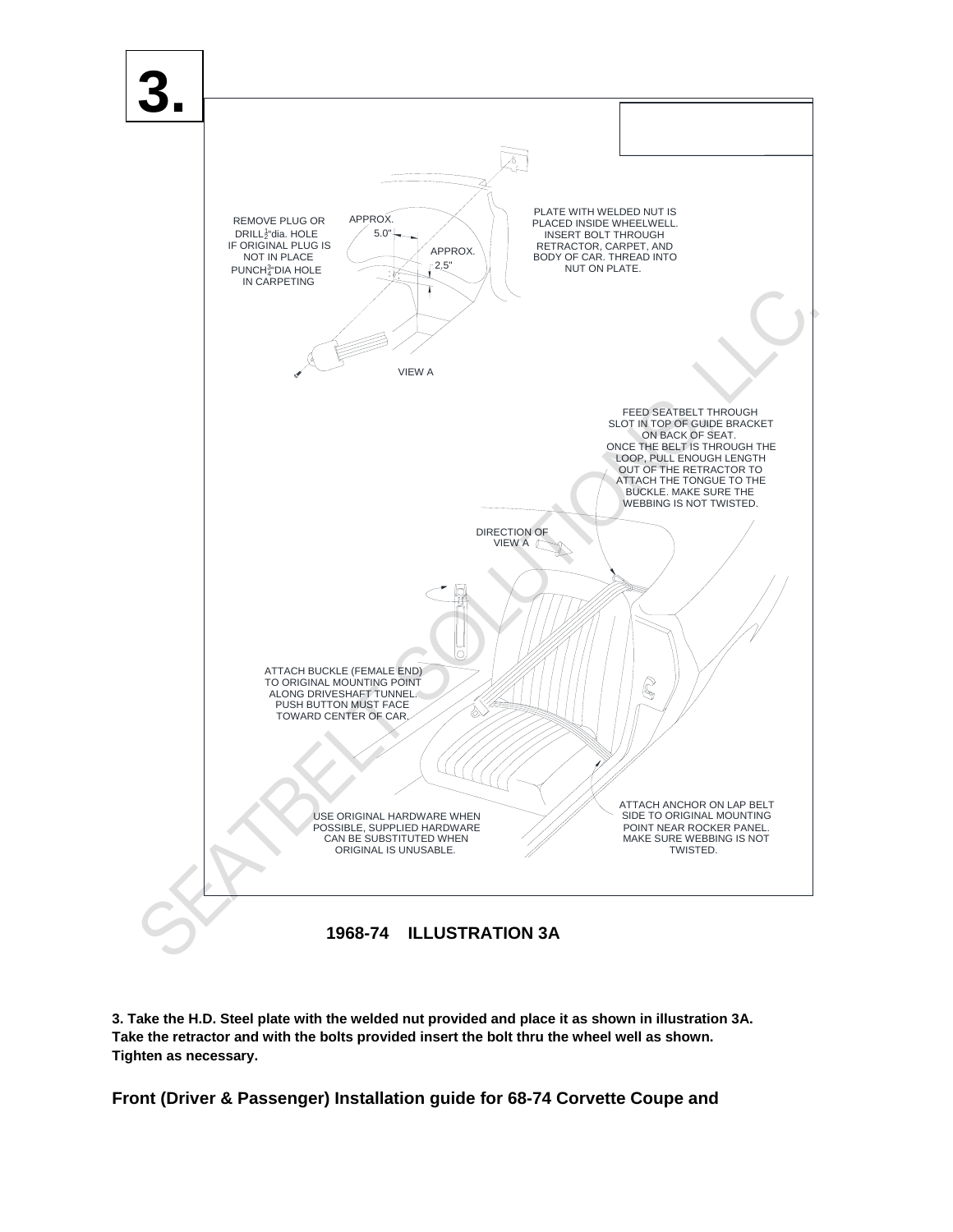### **Convertible.**



**Note: Illustration 3A (View A) shows the retractor with bolt and the welded nut steel plate.** 

**4A shows the top view of the installed retractor. 4B shows the outer wheel well side.** 

**Illustration 4A**



**Front (Driver & Passenger) Installation guide for 68-74 Corvette Coupe and Convertible.**